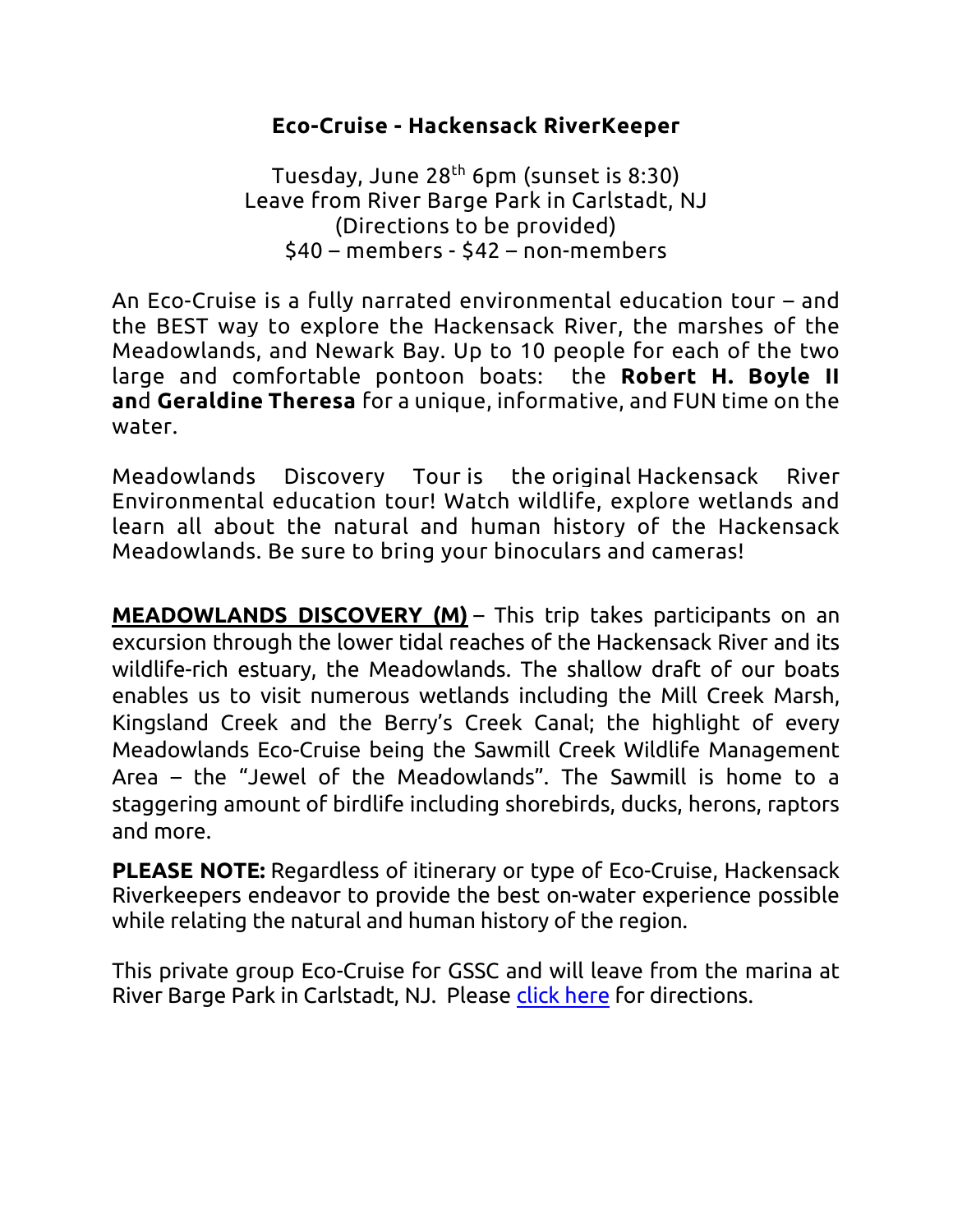*Website: njsea.com Nature Blog: meadowblog.net*

## **Come and explore the New Jersey Meadowlands!**

Welcome to River Barge Park. This award winning 5.5-acre, handicapped-accessible urban jewel is located on the Hackensack River in Carlstadt and provides much-needed public access to the river in southern Bergen County.

River Barge Park offers a variety of boating activities, splendid riverfront views and a tranquil setting for relaxation, bird watching and environmental education. The park includes a boat ramp, docks, paddling and rowing launch points, a marina with 17 public slips for rental, a scenic promenade with picnic tables, and paths lined by native plants.

**NDS COM** 

**SION** 

The docks serve as the launch point for the NJSEA's highly popular pontoon boat cruises. The two-hour cruises run from late May through September and are led by experienced guides who explain the region's history and point out the area's flora and fauna. The NJSEA also offers guided canoe tours throughout the Meadowlands.

**Shared heavy equipment** pool, including jet-vac truck

The new park has a rich history. In the 1940s, the site was part of Sky Harbor, a seaplane base that trained hundreds of aviators during World War II. The property later became the home of the Barge Club, an iconic area restaurant named for two early twentieth century wooden railroad barges that made up the core of the facility. The restaurant owner's collection of nautical and regional artifacts, including ballasts and channel markers, are displayed throughout the property. The park's beautifully

**DDLE CENTER** 

**Scientific research and** air, soil and water quality testing conducted by the Meadowlands Environmental Research Institute (MERI)

Guided pontoon boat cruises, canoe tours and

More than 21 parks and eight miles of walking and hiking trails

Annual Butterfly Day

**Science and environmental** education programs for students in Grades K-12 focusing on ecology, chemistry, biology, astronomy and natural history

t Public viewing nights and astronomy lessons at the William D. McDowell **Observatory** 

#### **Welcome to River Barge Park**

illustrated interpretive signs further evoke a sense of place and identity.

**WAN** The Flyway Gallery, featuring local environmental art exhibits

**Tideland Treasures gift shop,** featuring environmentally themed educational products for kids, birding books, home and garden decor, and much more.

> River Barge Park advances the NJSEA's commitment to sustainability and green building through its incorporation of energy-efficient LED railing lights, solar powered and LED marina lights, and environmentally friendly stormwater management, collection, and filtering systems.

In 2013, the former NJMC received a Chapter Award from the New Jersey Chapter of the American Society of Landscape Architects for River Barge Park's ecologically sustainable site design.





*RBP 2000 5-13*



**River Barge Park**

### **programs for the public. They include:**

t Digital mapping services

# **boating Experience it all...**<br>Experience it all...<br>In the Meadowlands

## **The NJSEA offers a number of resources for Meadowlands District municipalities and educational CERTIFICATE** nature walks

t Year-round environmentally themed workshops and programs for all ages, including animal visits and art work shops

t Annual Halloween Party and Spooky Walk

**New Jersey Sports and Exposition Authority** *One DeKorte Park Plaza* **•** *P.O. Box 640* **•** *Lyndhurst, New Jersey* **•** *07071 201.460.1700* **njsea.com**

> **Meadowlands Environment Center** *Two DeKorte Park Plaza* **•** *Lyndhurst, New Jersey* **•** *07071 201.460.8300* **njsea.com/ec**

**About the NJSEA: The New Jersey Sports and Exposition Authority is the planning and zoning agency for the 30.4-square-mile Meadowlands District, comprised of parts of 14 municipalities in Bergen and Hudson counties. In February 2015 the former New Jersey Meadowlands Commission (NJMC) was consolidated into the NJSEA.**

**Nature programming: In collaboration with the Bergen County Audubon Society, the NJSEA offers free twice monthly nature walks and additional special events. For a complete schedule, go to njmeadowlands.gov and click on "Events." The Sports Authority also offers guided pontoon boat tours and canoe trips of the Hackensack River.** 

**The Meadowlands Nature Blog: meadowblog.net, includes daily updates and great photography of the region's flora and fauna, environmental-themed news and information about NJSEA public programs.** 

**Created in 1969, the NJMC (now NJSEA) has fought to end illegal dumping and encourage appropriate development in the Meadowlands District, and has helped to protect thousands of acres of wetlands and open space. The agency has also developed or contributed to the design of 21 parks throughout the District.**